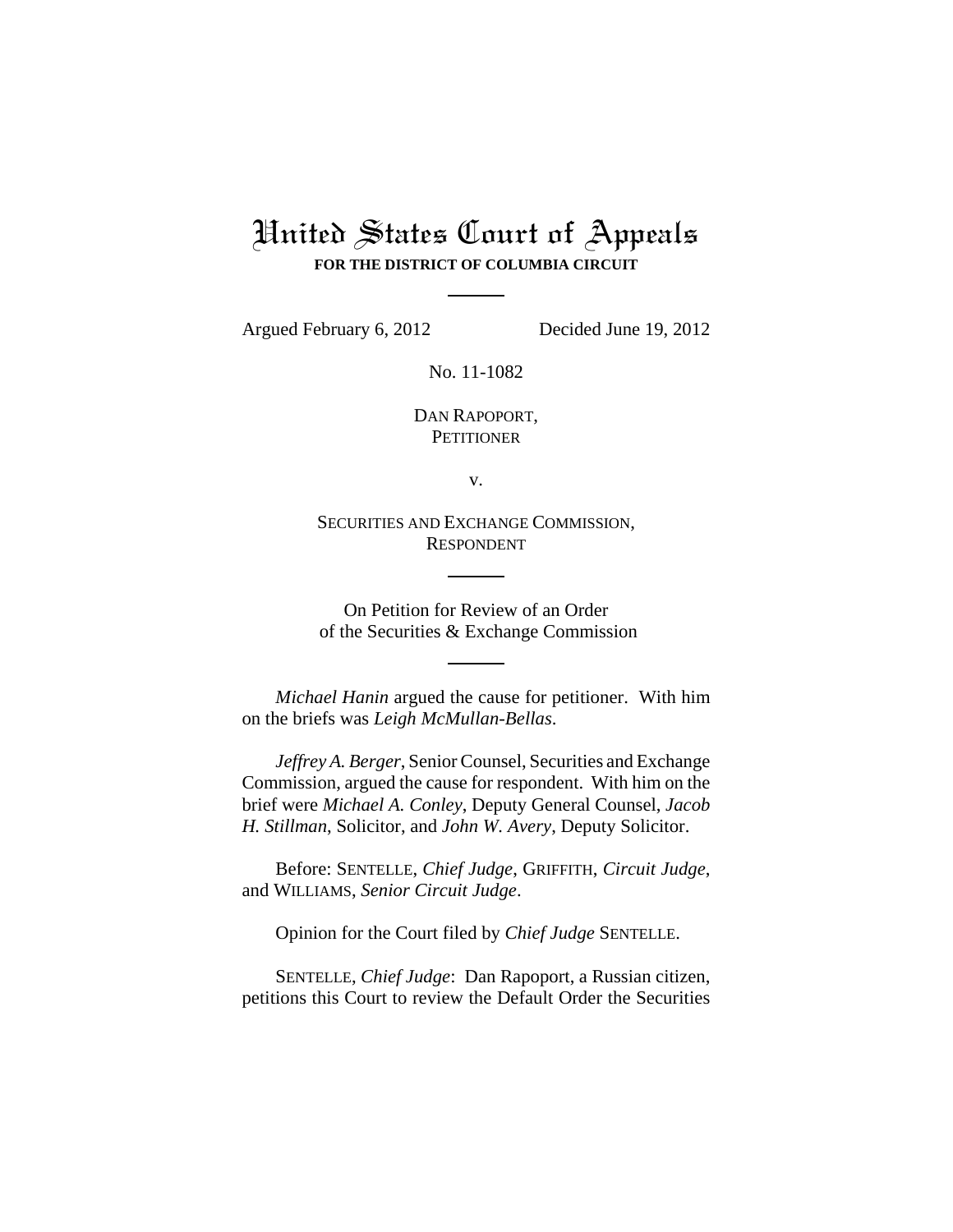and Exchange Commission (SEC or the Commission) entered against him for failing to respond to administrative proceedings initiated by the Commission on allegations that Rapoport violated Section 15(a) of the Securities Exchange Act of 1934 (Exchange Act). Among other things, Section 15(a) prohibits brokers and dealers from soliciting U.S. customers to engage in any securities transaction unless the broker or dealer is registered with the SEC or a U.S. self-regulatory organization. Rapoport argues that the Commission arbitrarily applied Exchange Act Rule 155(b), 17 C.F.R. § 201.155(b), which gives the Commission discretion to set aside default orders "for good cause shown."

We agree with Rapoport that the Commission's application of Rule 155(b) was inconsistent with its precedent and therefore arbitrary. Accordingly, we grant the petition for review, vacate the Commission's order denying Rapoport's motion to set aside the default entered against him, and remand for further proceedings.

## **I. Background**

Because the procedural background of this case lies at the heart of Rapoport's petition, we provide here a detailed summary of the events culminating in our review of this matter.

# **A. The Order Instituting Proceedings**

On December 8, 2008, the SEC Division of Enforcement filed an Order Instituting Proceedings (OIP) against OOO-CentreInvest Securities (CI-Moscow), a Moscow-based brokerdealer specializing in the sale of second-tier Russian equities. The Division alleged violations of SEC registration, reporting, and record-keeping requirements from 2003 through 2007. The OIP also named as respondents CI-Moscow's United States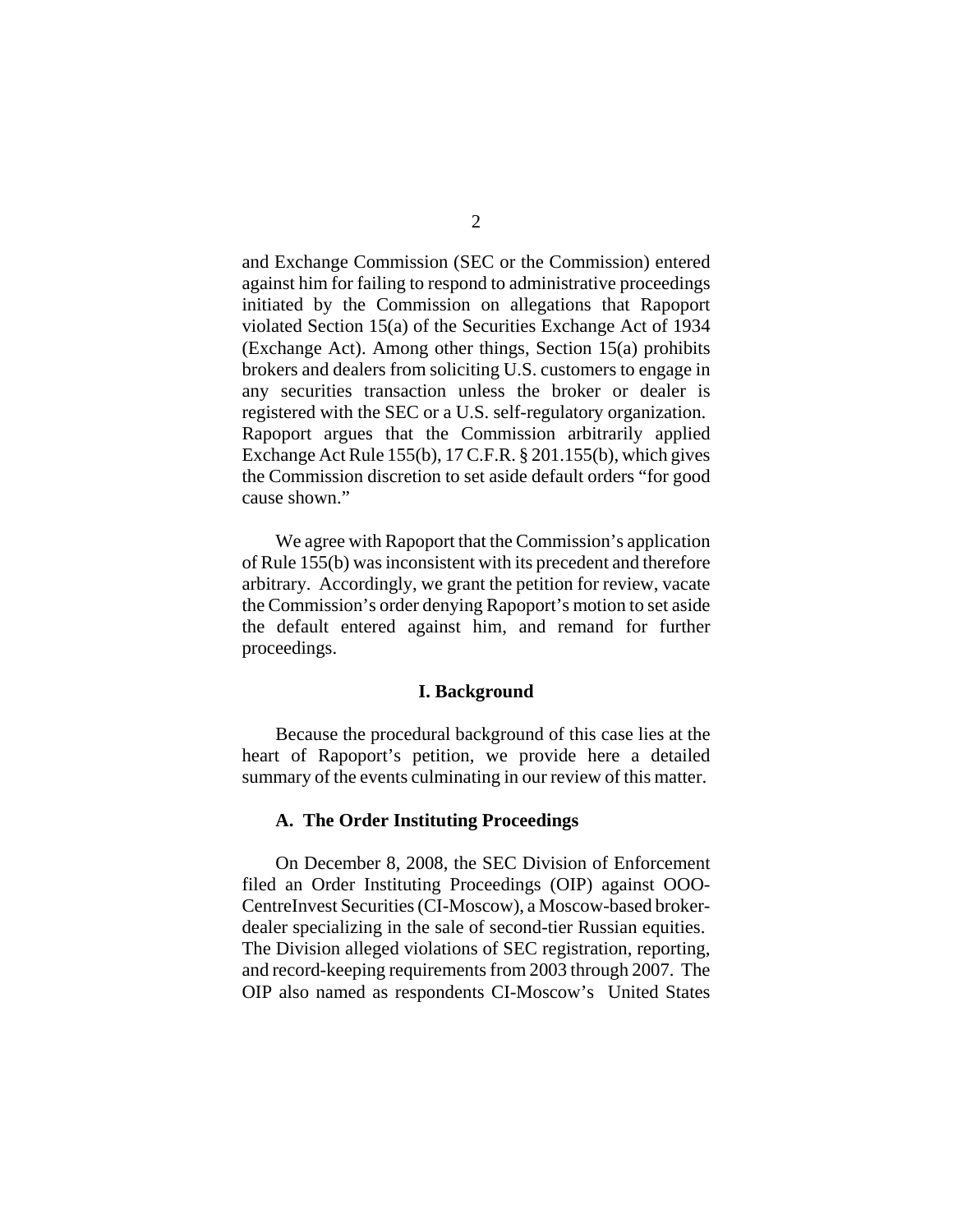affiliate, CentreInvest, Inc. (CI-New York), along with several of the companies' United States and Russian employees, including Dan Rapoport. The allegations contained in the OIP form the entirety of the Commission's case against Rapoport. They are as follows:

The OIP alleges that Rapoport, a Russian resident, joined CI-Moscow in 1995, and in 1999, relocated to New York City to work as a managing director of CI-New York. Rapoport returned to CI-Moscow in 2003, where he oversaw both CI-Moscow and CI-New York's brokerage operations. At some point, he was promoted to executive director of CI-Moscow.

The OIP alleges that from 2003 until at least November 2007, "CI-New York was under the control of CI-Moscow." It further alleges that "CI-Moscow and Rapoport controlled" the New York entity by, *inter alia*, supervising and directing the staff of CI-New York and controlling its budget and finances. It further states that employees of CI-New York referred to Rapoport as the "boss" and to the Moscow entity as the "parent broker-dealer" of CI-New York.

The OIP alleges that CI-Moscow never registered as a foreign broker-dealer with the SEC. While Rapoport was working in New York, he was a registered representative, but after his return to Moscow, he was not registered or licensed to sell securities in the United States. Further, from "about 2003 until November 2007," CI-Moscow and Rapoport "solicited institutional investors in the United States to purchase and sell thinly-traded stocks of Russian companies . . . without registering as a broker-dealer as required by Section 15(a) of the Exchange Act" or meeting the requirements for exemption from registration for foreign broker-dealers under Exchange Act Rule 15a-6(a). The OIP alleges that Rapoport instructed CI-New York's employees to solicit U.S. institutional investors to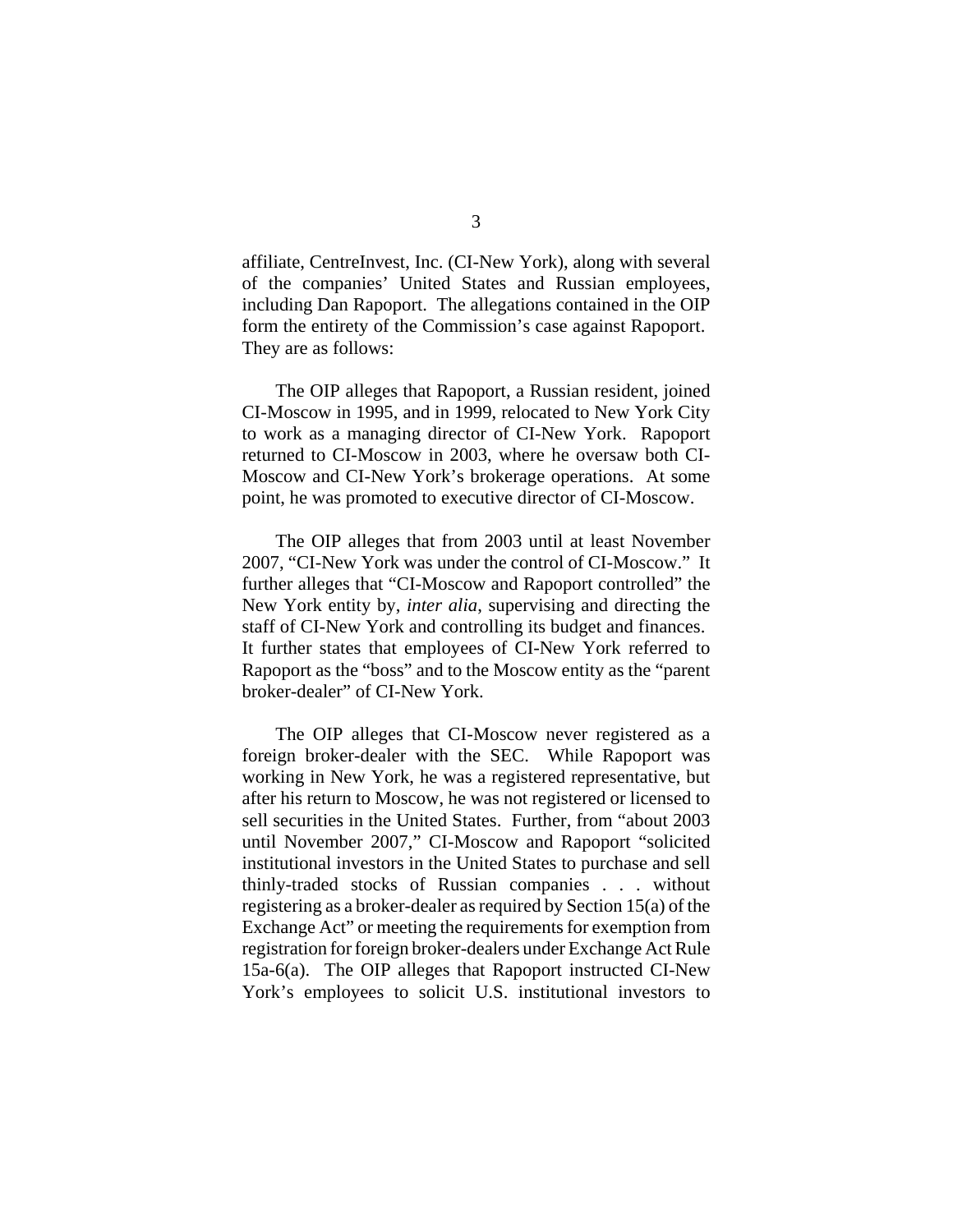transact in the securities and to direct the investors to CI-Moscow to complete the transaction, and in some cases, Rapoport solicited the investors directly. It states that Rapoport knew that any CI-Moscow representative soliciting U.S. investors would have to be registered with the Commission or a U.S. self-regulatory organization.

 The OIP concludes: "As a result of the conduct described above, CI-Moscow and Rapoport willfully violated Section 15(a) of the Exchange Act  $\dots$  ." The OIP alleges more generally that all of the respondents benefitted financially from these transactions.

Although the OIP leveled somewhat more specific allegations regarding the conduct of other CI-New York employees, the allegations described above represent the extent of the Enforcement Division's statements in the OIP about Rapoport. It did not cite a single specific instance in which Rapoport or the other respondents solicited a U.S. investor.

## **B. Service Procedures**

In December 2008, the Enforcement Division served the OIP on CI-New York and on attorneys for the other U.S. respondents. On December 15, 2008, the Division moved to serve the OIP on Rapoport and the other Russian respondents through their U.S. counsel because Russian authorities refuse to execute U.S. requests for service of process. The Division's motion relied on SEC Rule of Practice 141(a)(2)(iv), which provides that "[n]otice of a proceeding to a person in a foreign country may be made . . . by any . . . method reasonably calculated to give notice, provided that the method of service used is not prohibited by the law of the foreign country."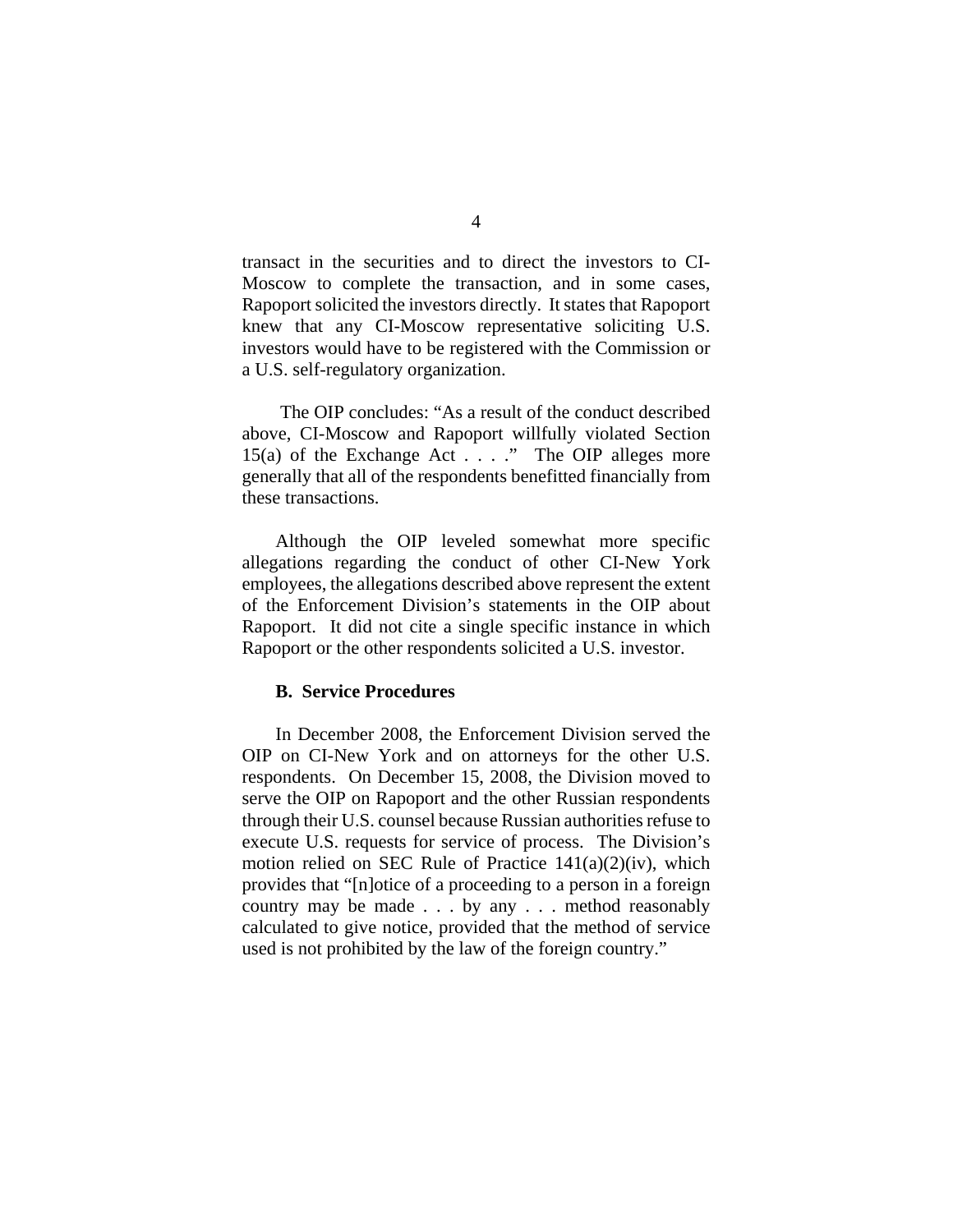New York attorney Richard Kraut filed a memorandum in opposition to the Division's motion to serve Rapoport via Kraut. The memorandum included a footnote stating that Kraut "appear[s] solely for the purpose of opposing the Division's motion. By submitting this Memorandum, [Rapoport] do[es] not admit to the Commission's jurisdiction over [him]."

The Administrative Law Judge (ALJ) granted the Enforcement Division's motion to serve foreign representatives by serving their U.S. counsel. Thereafter, Rapoport moved for vacatur or reconsideration. On February 5, 2009, the ALJ denied the motion for vacatur or reconsideration and ordered that the service of the OIP on Rapoport and another Russian respondent be considered effective as of January 8, 2009, the last date on which the "Foreign Respondents received the OIP as confirmed by return receipt of certified mail." On February 12, 2009, Kraut filed notice of his withdrawal of his representation of Rapoport, effective February 5, 2009. Rapoport never suggested that he did not receive actual notice of the issuance of the OIP or the February 5, 2009 order. At oral argument, Rapoport's current counsel confirmed that Rapoport does not contend that he was unaware of the SEC proceedings.

#### **C. The Default Order**

Rapoport did not respond to the OIP. On April 8, 2009, the Division moved for the ALJ to enter a default judgment against Rapoport. The motion was served on Kraut by Federal Express, although there is no indication it was served on Rapoport personally. Rapoport did not file an answer or opposition to the motion. The ALJ notified Rapoport of pre-hearing conferences by sending scheduling orders to his Moscow business address. Rapoport did not participate in those conferences.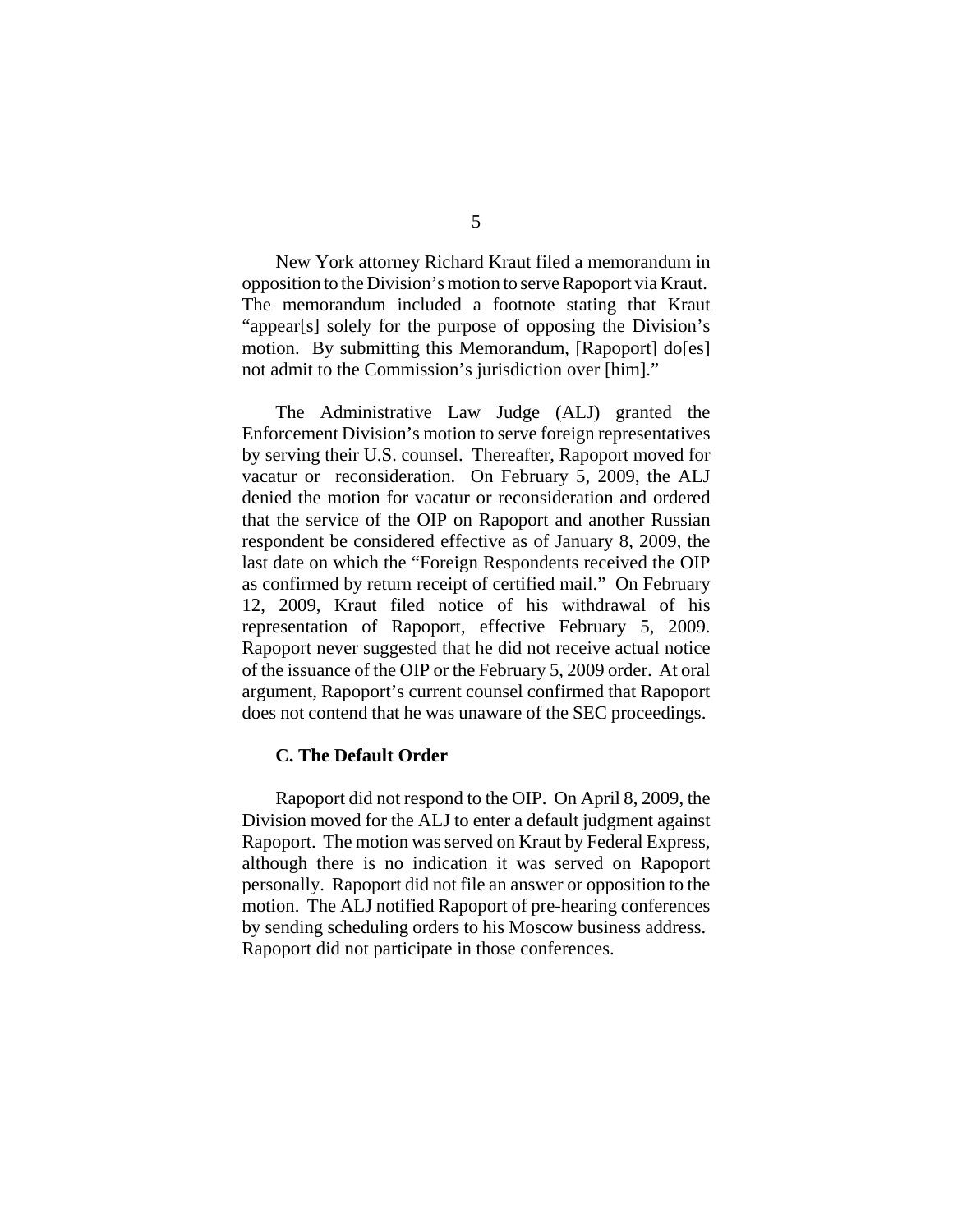On July 31, 2009, the ALJ entered the Default Order imposing sanctions on Rapoport and the other respondents. A copy of the Default Order was sent to Rapoport at his Moscow business address. When Rapoport entered the United States on October 23, 2009, a Customs officer personally served Rapoport with a copy of the Order.

In the Order, the ALJ explained that when a party is in default, allegations in an OIP are deemed to be true as to that party. 17 C.F.R. § 201.155(a). The ALJ recited the facts pertaining to Rapoport almost verbatim from the OIP and added no new facts. He noted particularly that the OIP "alleged that . . . Rapoport willfully violated Section 15(a) of the Exchange Act" by soliciting securities transactions with U.S. investors without being registered. The ALJ reasoned that because he could take the facts alleged in the OIP as true, and because the OIP alleged that Rapoport willfully violated Section 15(a), he could find that Rapoport "functioned as an unregistered broker and willfully violated Section 15(a)(1) of the Exchange Act."

Based solely on that rationale and the facts alleged in the OIP, the ALJ imposed sanctions on Rapoport. He ordered Rapoport to cease and desist from committing Section 15(a) violations, barred Rapoport from association with any broker or dealer, and ordered Rapoport to provide an accounting of income so he could be ordered to disgorge his ill-gotten gains with prejudgment interest.

The ALJ also imposed a civil monetary penalty on Rapoport under Exchange Act Section 21B(b), 15 U.S.C. § 78u-2(b). Section 21B(b) sets out three tiers of maximum penalties for "each [violative] act or omission." The maximum penalty applies to each act or omission and does not cap the total penalty. To qualify for second tier penalties, the act or omission must have "involved fraud, deceit, manipulation, or deliberate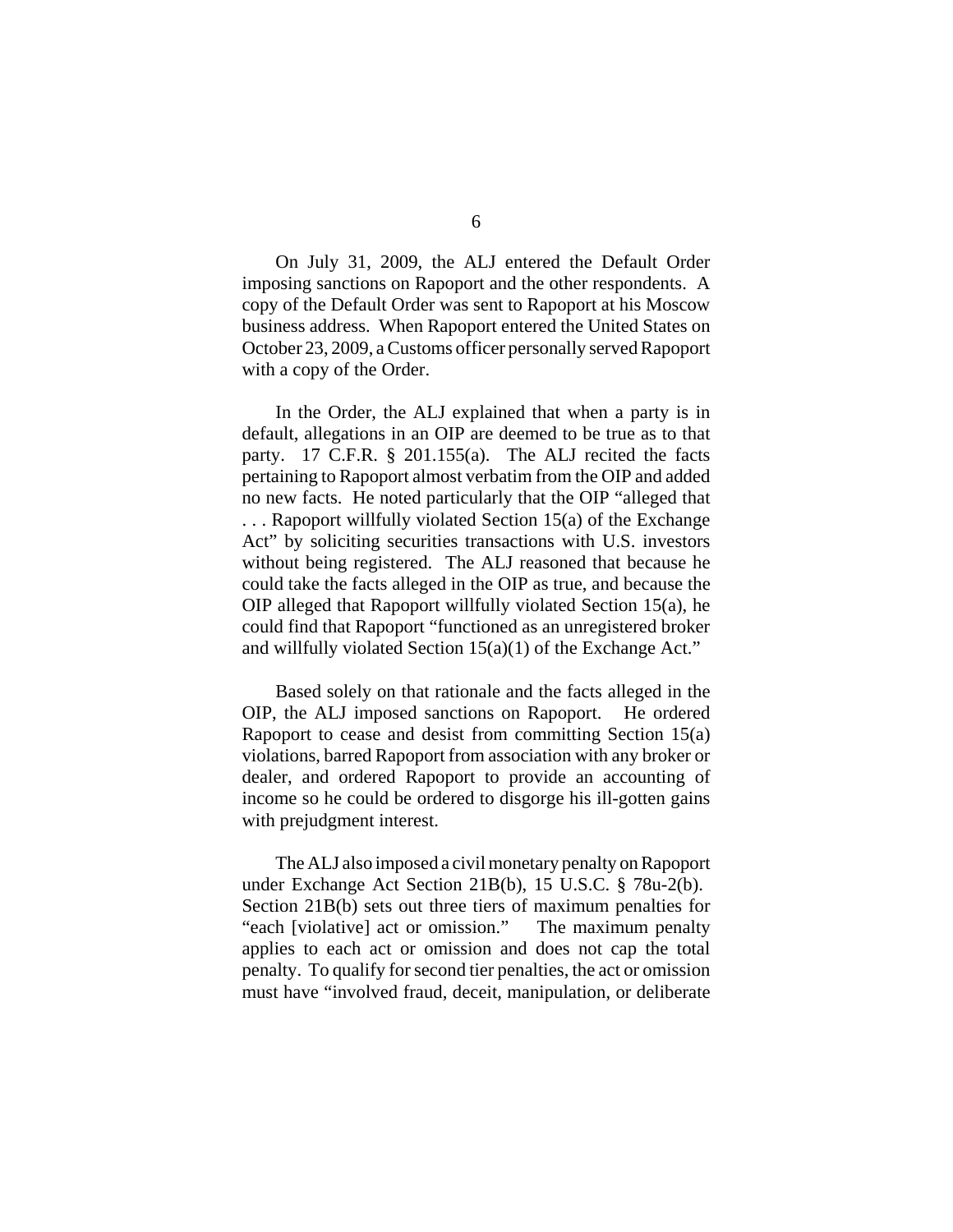or reckless disregard of a regulatory requirement." 15 U.S.C. § 78u-2(b)(2). The ALJ imposed second-tier penalties, which are capped at \$65,000 for each act or omission committed by an individual after February 14, 2005, and \$60,000 before that date. *See* 17 C.F.R. §§ 201.1002, .1003 (setting penalty amounts). The ALJ acknowledged that the OIP did not suggest how many individual violations Rapoport committed and stated that it was "necessary to determine how to appropriately parse up the violations committed by CI-New York, Rapoport, and [Rapoport's colleague] Yenin [and] whether to treat the entire course of conduct as a single act or as a series of acts."

Immediately thereafter, without actually doing any parsing or making any determinations, the ALJ opined that the defaulting Respondents had acted recklessly or with deliberate disregard of the regulatory requirements, and, thus, it was appropriate to impose the maximum second tier penalties on them. He calculated those penalties by imposing one maximum penalty for each year of the violative conduct—not by adding up alleged individual acts or omissions (and, indeed, he could not do so because the Enforcement Division never listed any in the OIP). The ALJ ordered Rapoport to pay a total penalty of \$550,000. However, the ALJ realized upon Rapoport's later motion that he had miscalculated the sanctions and reduced Rapoport's penalty to \$315,000.

# **D. First Motion to Set Aside: ALJ Review**

 On December 23, 2009, Rapoport's new counsel entered his notice of appearance and moved to set aside the default judgment as to Rapoport pursuant to Exchange Act Rule 155(b), which allows an ALJ or the Commission to set aside a default "for good cause shown." 17 C.F.R. § 201.155(b). Under Rule 155(b), a defaulting party's motion must meet three requirements: it must be filed "within a reasonable time"; it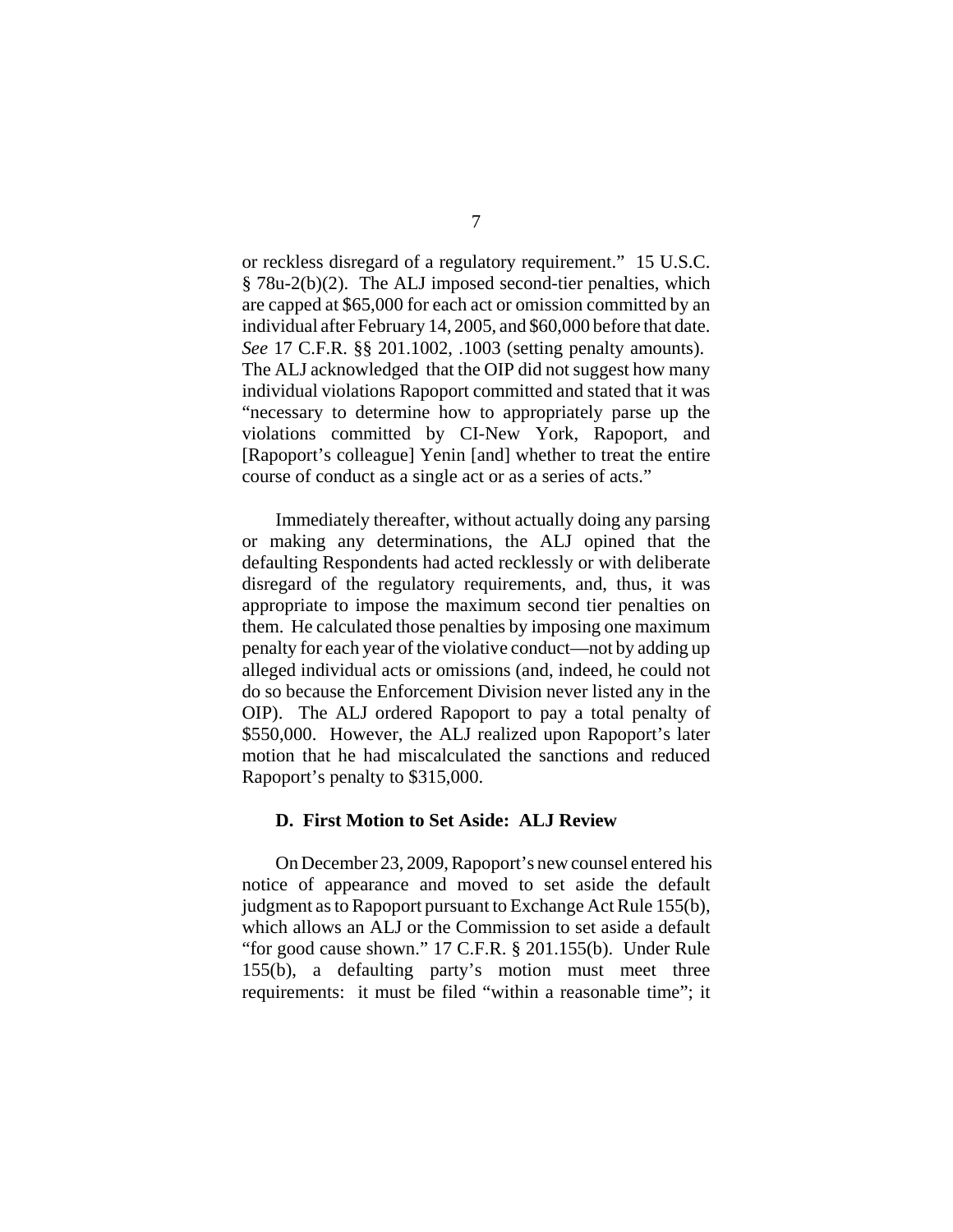must state his reasons for failing to defend the underlying proceeding; and it must specify the nature of the defenses he proposes to mount against the underlying proceeding. *Id*.

On March 22, 2010, the ALJ denied Rapoport's motion on the grounds that Rapoport did not file his motion "within a reasonable amount of time," nor did Rapoport adequately explain why he had failed to defend the OIP. The ALJ reviewed each of Rapoport's proposed defenses to the OIP, including his denial of the allegations in the OIP. At this late point, the ALJ cited record evidence to show that Rapoport had in fact solicited U.S. investors without registering with the Commission. After reviewing and countering all of Rapoport's proposed defenses, the ALJ concluded that they had "no likelihood of success under the Commission case law," so setting aside the Default Order was not necessary to prevent injustice. As mentioned above, the ALJ did recalculate the second-tier sanctions but otherwise denied Rapoport's motion to set aside the Order.

# **E. Second Motion to Set Aside: Commission Review**

Next, Rapoport filed a motion with the SEC to set aside the Default Order, which it denied on January 2, 2011. The Commission provided a condensed version of the facts alleged in the OIP that were included in the Default Order, and recited the events culminating in the entry of the Default Order and the law judge's refusal to set aside the Order.

The Commission examined Rapoport's asserted reasons for failing to defend the proceeding and found that those reasons did not support setting aside the Default Order. The Commission also found that Rapoport did not file his Motion to Set Aside in a reasonable amount of time. The Commission looked to the date of service of the OIP—January 8, 2009—as the first date Rapoport could have been put on notice that default was a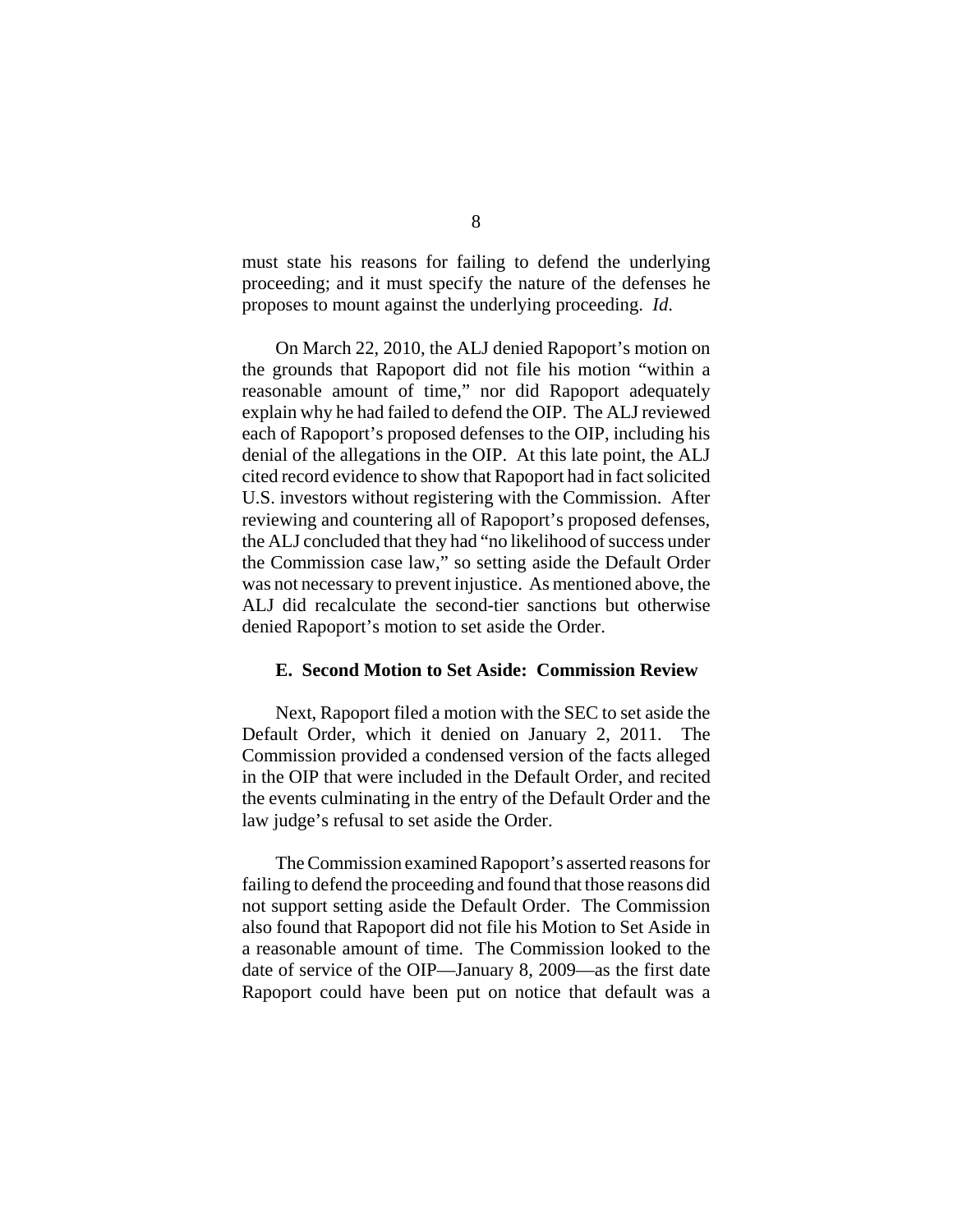possibility. The Commission recognized that Rapoport actually went into default on March 2, 2009, when he failed to file his answer to the Division's default motion. The Commission then looked to the date the ALJ entered the Default Order—July 31, 2009—to determine that Rapoport waited almost five months to file the motion. The Commission also mentioned the date that the customs officer served Rapoport personally with the Default Order.

The Commission recognized that the text of Rule 155(b) requires a party moving to set aside a default order to state his proposed defenses. It reasoned, however, that "[i]f Rapoport had established that his reasons for the failure to defend the proceeding supported setting aside the Default order, and that Motion to Set Aside I was filed within a reasonable time, then we would consider whether his proposed defenses had potential merit." But because Rapoport did not file his motion within a reasonable time and had offered no good reason for failing to defend the proceedings, the Commission decided that "[e]valuating the merits of his defenses would in effect grant him the hearing that he chose to forego by failing to defend the proceeding." Instead, the Commission opined, respondents should be motivated to participate in proceedings knowing that a default order can be entered on the basis of allegations in the OIP.

The Commission concluded that it was "not unjust" for the ALJ to issue the Default Order or to impose the sanctions. Rapoport now petitions this Court to review the Commission's application of Rule 155(b), as well as the Commission's imposition of sanctions on him.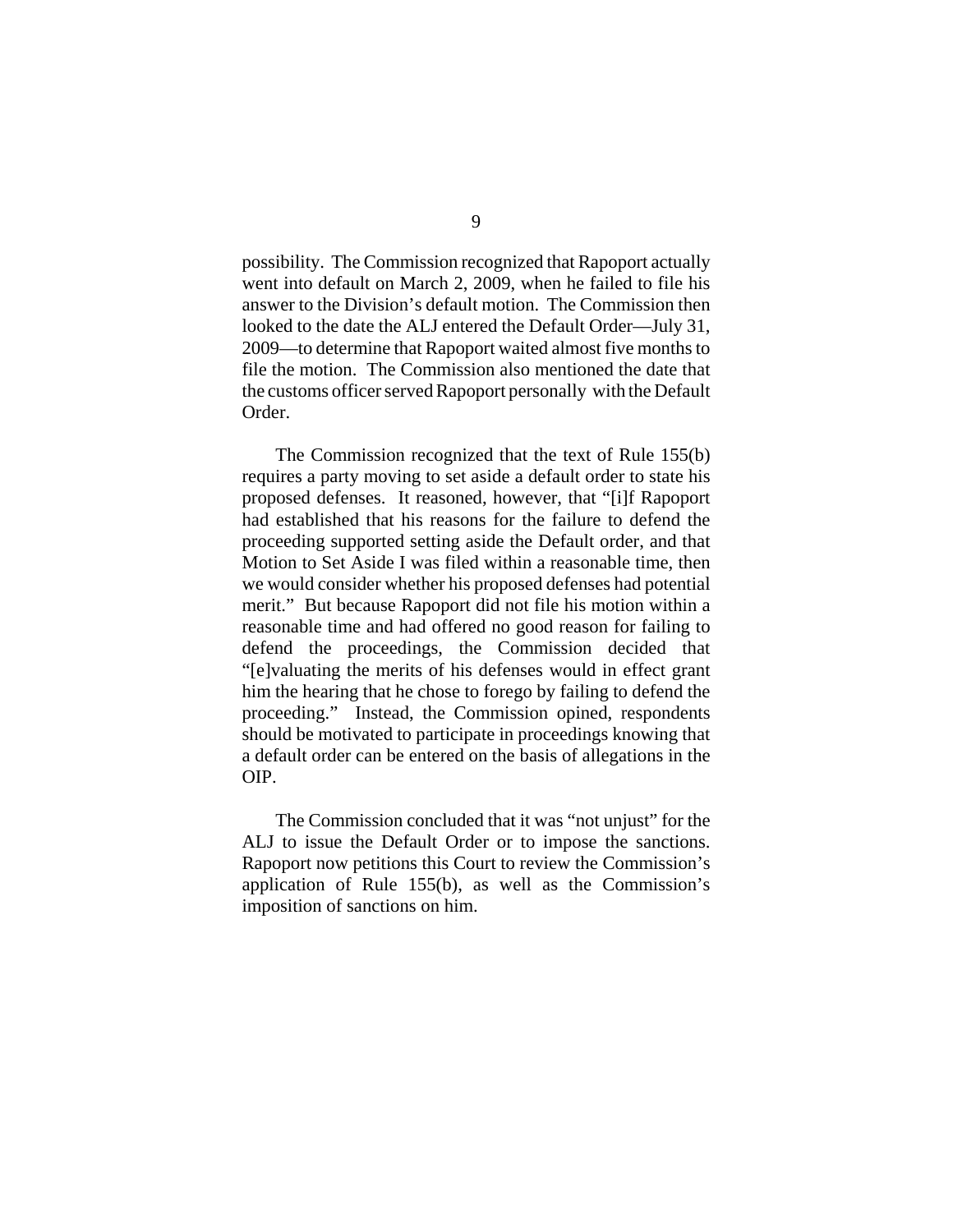### **II. Standard of Review**

Under the Administrative Procedure Act, we must uphold the Commission's legal conclusions unless they are "arbitrary, capricious, an abuse of discretion, or otherwise not in accordance with law." 5 U.S.C. § 706(2)(A); *see Rockies Fund, Inc. v. SEC*, 428 F.3d 1088, 1092-93 (D.C. Cir. 2005). We defer to the Commission's factual findings if they are supported by substantial evidence. 15 U.S.C. § 78(a)(4).

## **III. SEC Rule 155(b)**

Securities and Exchange Commission Rule 155(b) states:

 A motion to set aside a default shall be made within a reasonable time, state the reasons for the failure to appear or defend, and specify the nature of the proposed defense in the proceeding. In order to prevent injustice and on such conditions as may be appropriate, the [ALJ], at any time prior to the filing of the initial decision, or the Commission, at any time, may for good cause shown set aside a default.

17 C.F.R. § 201.155(b).

Rapoport first posits that because Rule 155(b) includes wording similar to Federal Rule of Civil Procedure 55(c), which provides that "[t]he court may set aside an entry of default for good cause . . .," the SEC must interpret the term "good cause" in the same way that federal courts have interpreted the term. Specifically, he argues that before declining to set aside a default order, the Commission must consider three factors, including (1) the willfulness of the default; (2) whether setting aside the default order would prejudice the Commission; and (3) whether the defaulting party has offered a meritorious defense.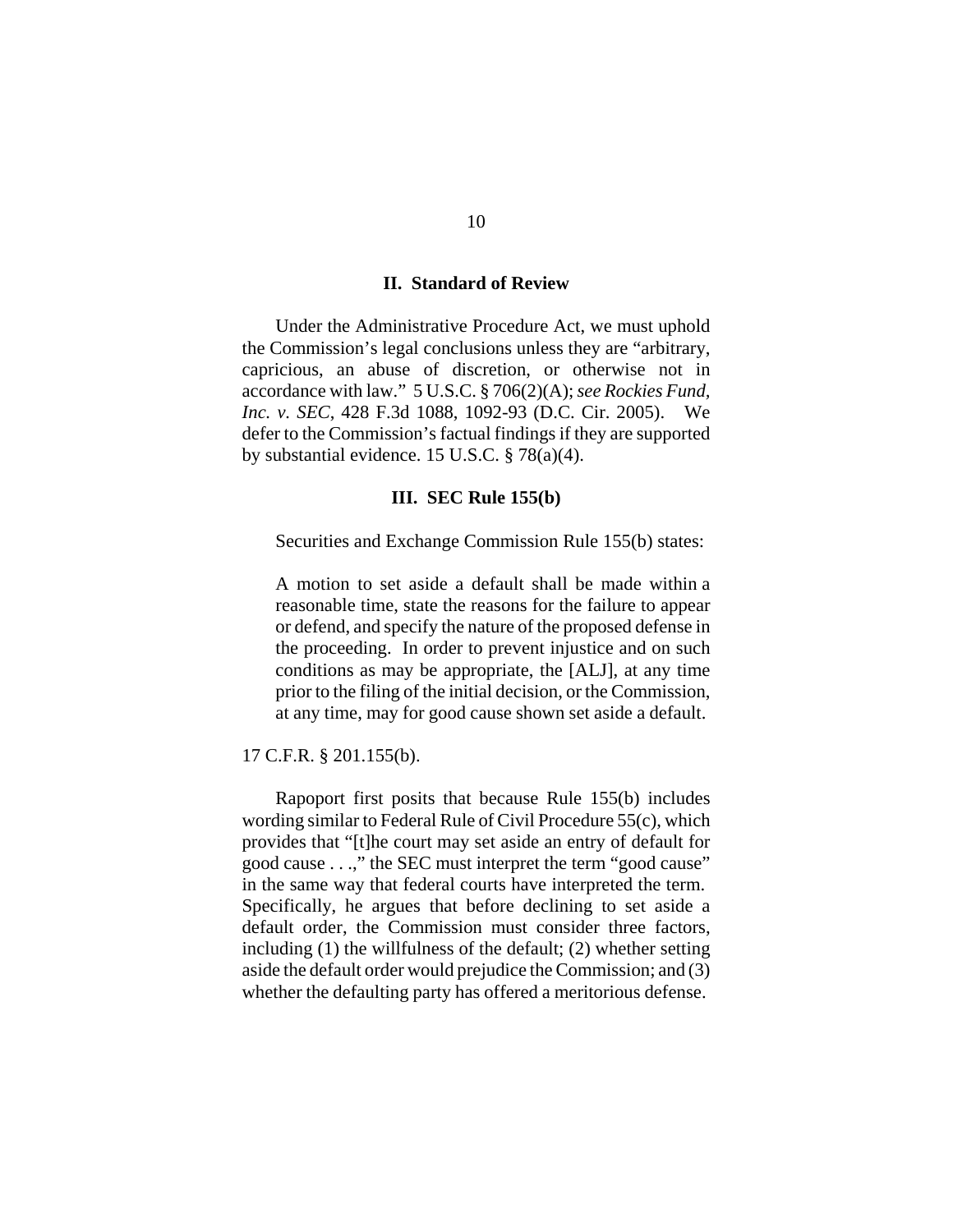*See, e.g.*, *Keegel v. Key West & Caribbean Trading Co.*, 627 F.2d 372, 373 (D.C. Cir. 1980). Rapoport contends that, because the Commission did not consider those three factors, we must set aside the entry of the Default Order against him.

If an agency adopts a rule of practice similar to a longestablished and much-used federal rule, it would assist persons subject to the agency's jurisdiction, as well as the administrative law judges and commissioners who must apply the rule, if that agency would explain how its rule is to be understood and highlight significant deviations from the federal standard. The Commission, however, is not bound to interpret its own rule in the same way federal courts interpret their rule, even if the two rules are worded similarly. The SEC is "free to fashion [its] own rules of procedure." *Vermont Yankee Nuclear Power Corp. v. Natural Resources Def. Council, Inc.*, 435 U.S. 519, 543 (1978). It may tailor those rules "to the peculiarities of the industry and the tasks of the agency involved." *FCC v. Schreiber*, 381 U.S. 279, 290 (1965). We defer to the Commission's interpretations of its own rules unless they are "plainly erroneous or inconsistent" with its regulations. *Auer v. Robbins*, 519 U.S. 452, 461 (1997); *Cement Kiln Recycling Coalition v. EPA*, 493 F.3d 207, 220 (D.C. Cir. 2007). *See also Dixon v. Love*, 431 U.S. 105, 115 (1977) ("[P]rocedural due process in the administrative setting does not always require application of the judicial model."); *McClelland v. Andrus*, 606 F.2d 1278, 1285 (D.C. Cir. 1979) ("[A]gencies need not observe all the rules and formalities applicable to courtroom proceedings.").

 That said, agencies must apply their rules consistently. They may not depart from their precedent without explaining why. If they do, "we have no choice but to remand for a reasoned explanation." *Verizon Tel. Cos. v. FCC*, 570 F.3d 294, 304-05 (D.C. Cir. 2009). The Supreme Court has explained that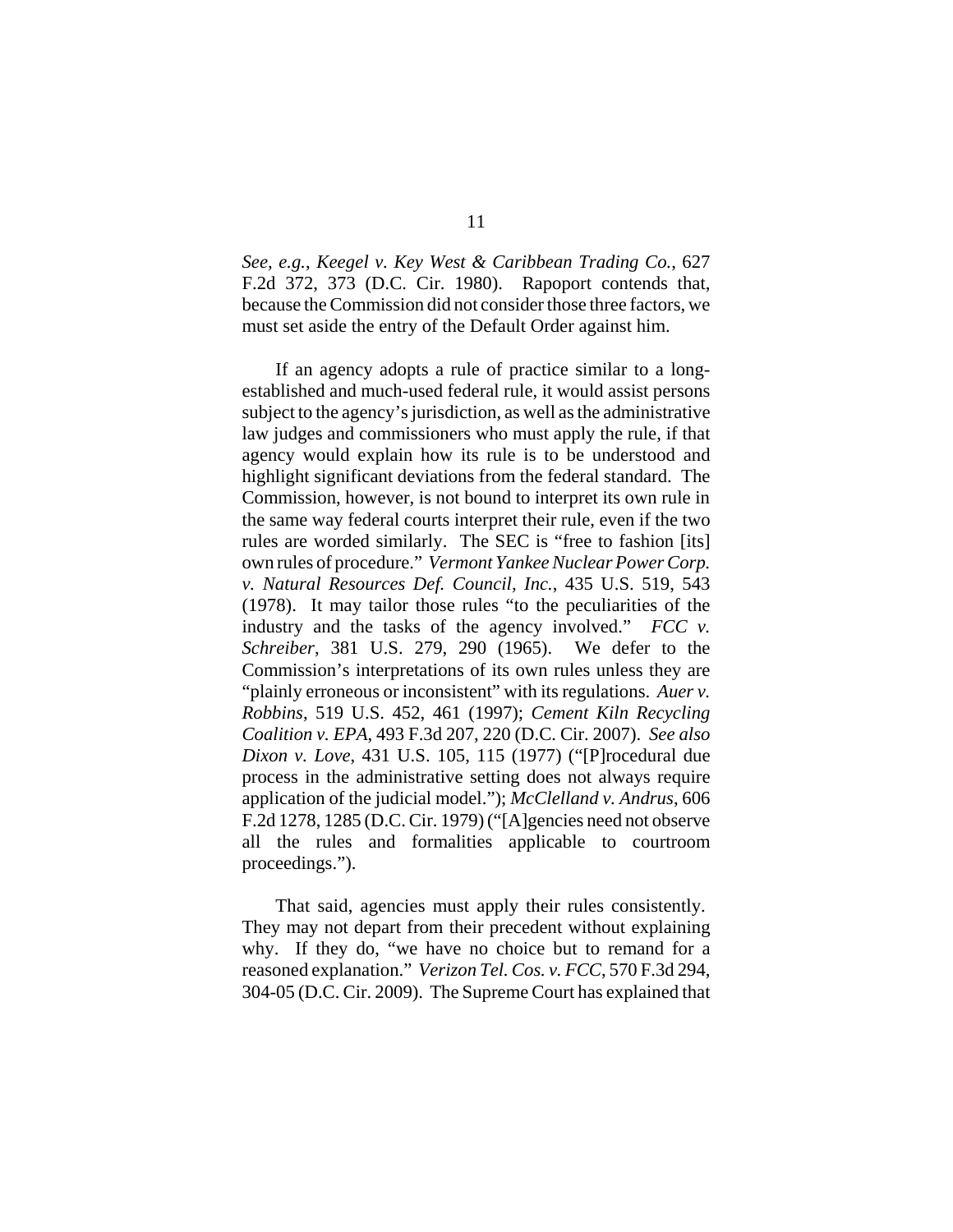"[i]f the administrative action is to be tested by the basis upon which it purports to rest, that basis must be set forth with such clarity as to be understandable. It will not do for a court to be compelled to guess at the theory underlying the agency's action; nor can a court be expected to chisel that which must be precise from what the agency has left vague and indecisive." *SEC v. Chenery Corp.*, 332 U.S. 194, 196-97 (1947).

In this case, the SEC has both departed from its own precedent and left its Rule 155(b) interpretation "vague and indecisive" in at least two ways—first, with regard to which requirements the Commission must consider in rendering a decision under Rule 155(b), and second, with regard to the rule's timing requirement.

## **1. Rule 155(b) Requirements**

Rule 155(b) establishes three requirements for motions to set aside defaults. They must (1) "be made within a reasonable time"; (2) "state the reasons for the failure to appear or defend" the original proceeding; and (3) "specify the nature of the proposed defense" to the original proceeding. 17 C.F.R. § 201.155(b). If the Commission determines that the petitioner has shown "good cause" for setting aside the default, then the Commission may do so at its discretion at any time. *Id*.

Here, the Commission determined that Rapoport filed his first motion to set aside the default after an unreasonable amount of time had passed—a determination we discuss below. It also concluded that Rapoport's reasons for failing to defend the OIP lacked merit. Then the Commission reasoned that because Rapoport failed to meet the timeliness requirement and had not offered a satisfactory explanation for why he failed to defend the OIP, the Commission would not consider Rapoport's proposed defenses to the OIP because "[e]valuating the merits of his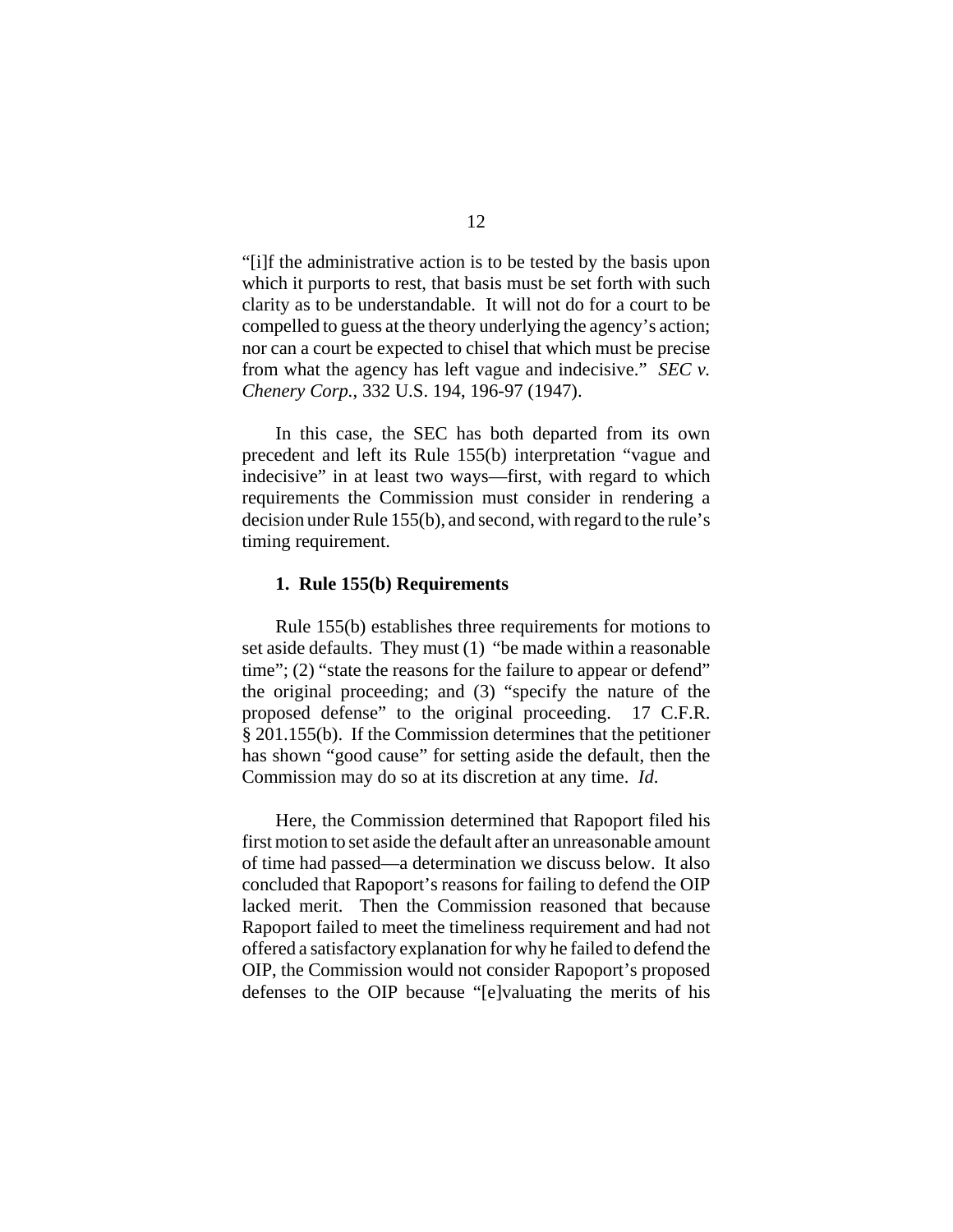defenses would in effect grant him the hearing that he chose to forego by failing to defend the proceeding."

Rapoport contends that the Commission should be required to consider all three requirements of Rule 155(b). In its main brief, the Commission argues that in previous cases "the Commission has declined to consider proposed defenses when defaulting parties cannot justify their failure to answer or do not timely move to set aside the default." Respondent's Br. at 21. To support this argument, the Commission cites *In re Hellen*, 55 S.E.C. 248 (2001); *In re Ainbinder*, 1997 SEC LEXIS 2062 (Oct. 1, 1997); *In re Bullard*, 1995 SEC LEXIS 3049 (Nov. 9, 1995); and *In re Richards*, 1994 SEC LEXIS 2663 (Aug. 29, 1994). The problem is, not one of these cases actually supports that argument. In none of these cases did the Commission choose to ignore a petitioner's proposed defenses because the petitioner failed to meet the first two requirements of Rule  $155(b)$ .

In *Hellen* and *Richards*, the SEC found that the petitioners did not timely file their motions, and did not present valid reasons for failing to defend the OIPs, but neither Hellen nor Richards included any proposed defenses in their motions. 55 S.E.C. at 249-50; 1994 SEC LEXIS 2663, at \*8. In those cases, the Commission could not decline to consider what the parties did not provide.

In *Ainbinder*, the SEC found that Ainbinder did not file his motion within a reasonable time and that his reason for failing to respond to the OIP was insufficient. 1997 SEC LEXIS 2062, at \*2-3. The Commission did not state whether Ainbinder proposed any defenses. *See id*.

 In *Bullard*, the Commission found that Bullard timely filed his motion but did not present sufficient reasons for failing to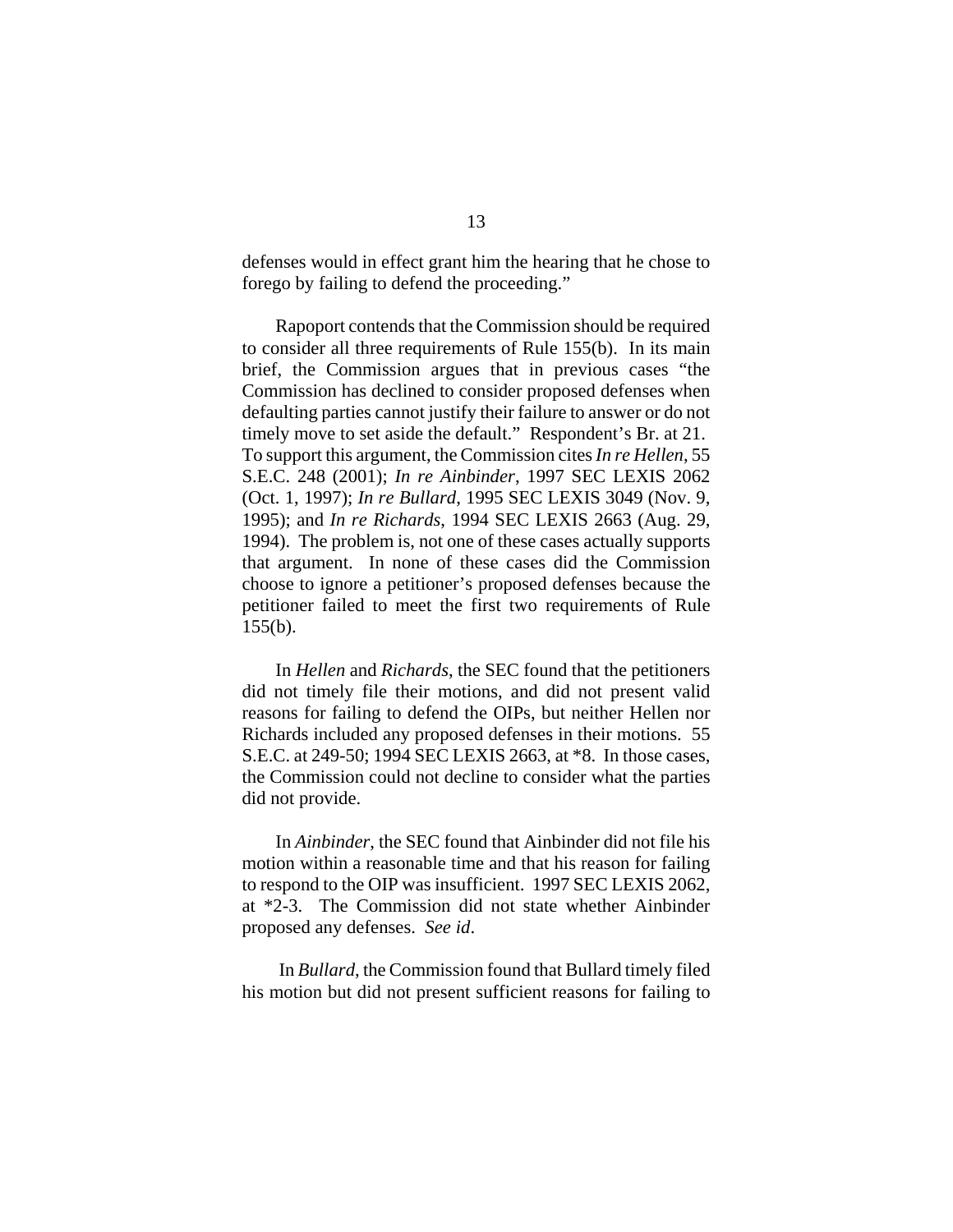respond to the proceedings. Nor did he specify any defenses. 1995 SEC LEXIS 3049, at \*3-4.

In the hope of obtaining greater clarity on this issue, during oral argument, we asked counsel to supplement their main briefs with a discussion of the past application of Rule 155(b), specifically regarding whether the Commission previously has refused to consider a petitioner's proposed defenses included in his Rule 155(b) motion. The Commission submitted a supplemental brief containing every Commission decision it could find addressing a motion to set aside a default, which included the four decisions discussed above and three additional decisions.

The first additional decision, *In re Birman Managed Care*, 2008 SEC LEXIS 2810 (Sept. 23, 2008), appears to be an ALJ order, not a binding Commission decision; thus, we do not consider it here. In the second, *In re Rolandi Securities Corp.*, 1972 SEC LEXIS 738 (Apr. 12, 1972), the Commission granted a motion to set aside a default because the Division of Enforcement consented to the motion. It is therefore irrelevant to this case. In the final decision, the Commission granted the petitioner's motion to set aside a default. *In re Kern*, 2005 SEC LEXIS 744, at \*3-5 (Feb. 1, 2005). It found that the motion was timely, and, without discussing any details of the proposed defenses, the Commission decided to "accept the proposed answer as an appropriate response" and set aside the default. *Id.*

Retreating from its position that the Commission previously had refused to consider proposed defenses in cases in which petitioners failed to meet the first two Rule 155(b) requirements, the Commission characterized the seven cases as standing for the broader proposition that when petitioners fail to meet any one of the three requirements, the Commission customarily has declined to consider whether the petitioner has met the other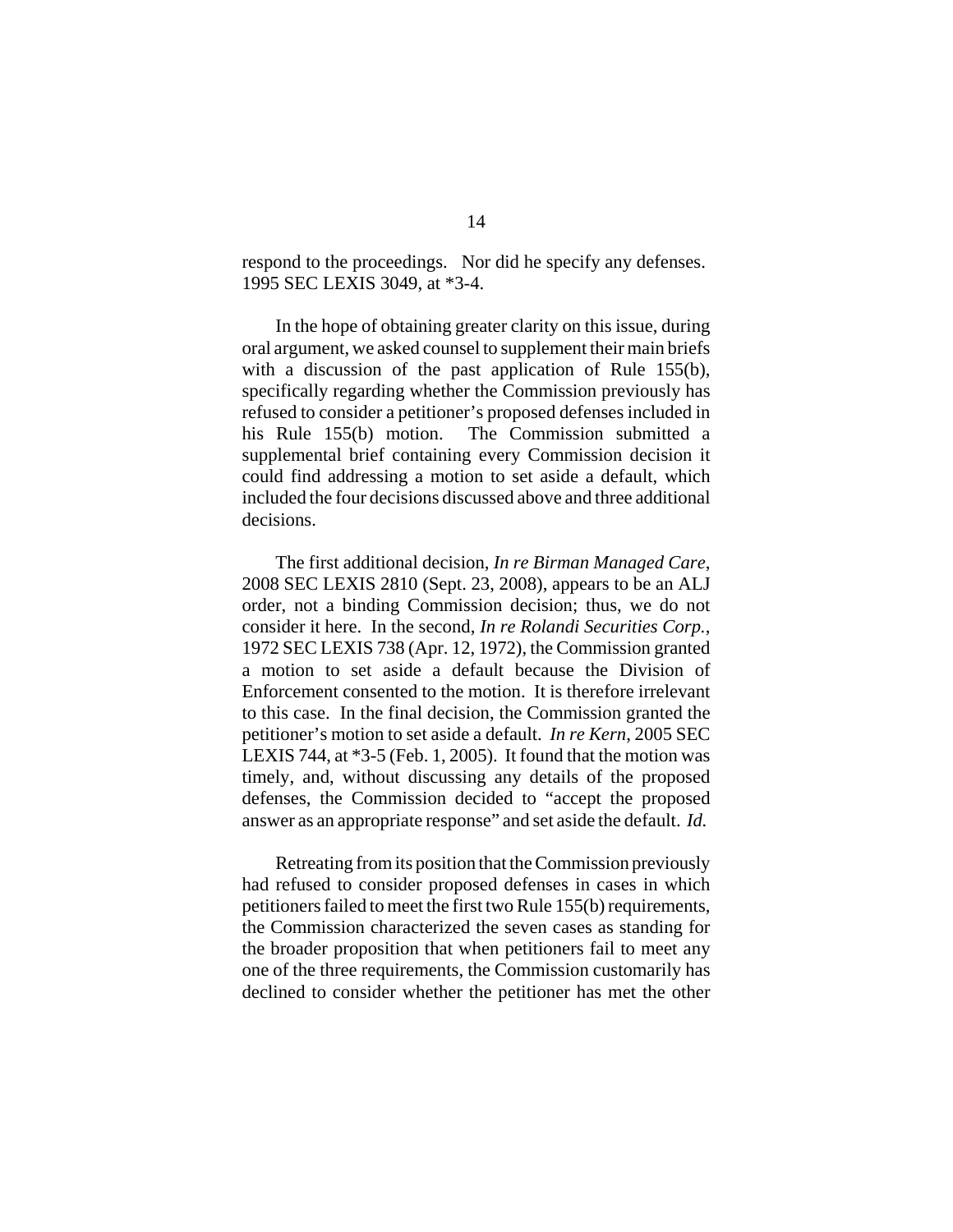two. Once again, the SEC mischaracterizes its precedent. As discussed above, in *Hellen*, *Richards*, and *Bullard*, the petitioner did not state any defenses; in *Ainbinder*, we do not know if the petitioner stated defenses; and in *Kern*, the Commission granted the motion and accepted the proposed defenses without explaining what those defenses were or what reasons for the petitioner's failure to respond to the OIP constituted a sufficient explanation.

We do not suggest that the Commission could not interpret Rule 155(b) in the manner it now proposes. Rather, we hold that the Commission has not provided a consistent interpretation of the Rule nor justified the apparent inconsistency of its application. Although the Commission is not bound to follow its precedent, it may not depart from its precedent without offering a reasoned explanation. *See Verizon Tel. Cos.*, 570 F.3d at 304-05. It has not provided such an explanation here.

#### **2. Timing**

The Commission also has failed to provide any intelligible standard to assess what constitutes a "reasonable" amount of time for filing a motion to set aside a default under Rule 155(b). In *Ainbinder*, the Commission started the clock on the date the default order was entered and tolled it four years later when the Commission received Ainbinder's motion. 1997 SEC LEXIS 2062, at \*1-3. Because Ainbinder went to the Commission's New York office six months after the default was ordered to confirm the default, however, the Commission also suggested that it might look to the date of the confirmation to start the clock—but even so, Ainbinder did not act in a reasonable amount of time. 1997 SEC LEXIS 2062, at \*3.

 In *Richards*, the Commission found that the twenty-one years that elapsed between the entry of the default order and the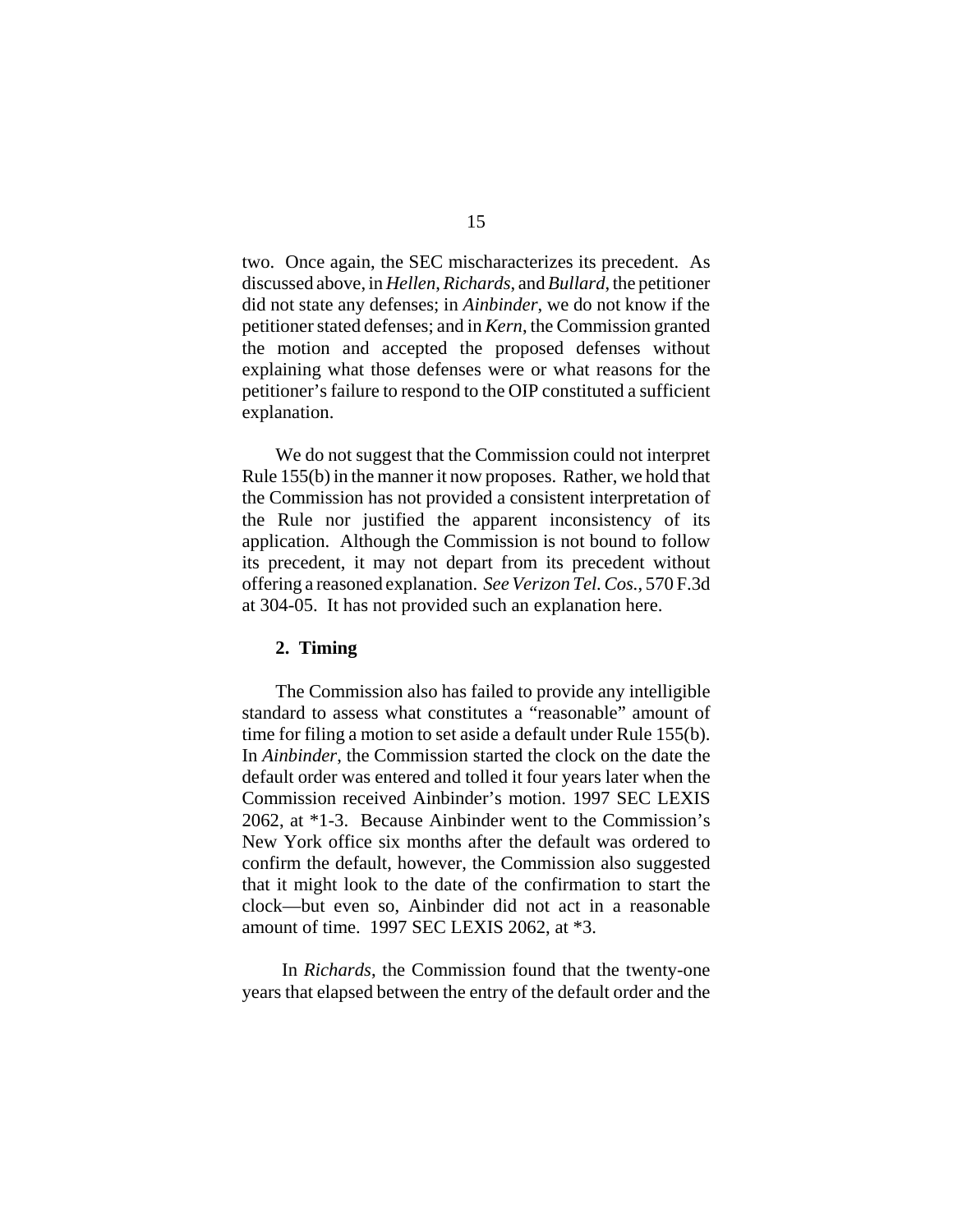filing of the petitioner's motion to set aside the default did not constitute a reasonable amount of time. 1994 SEC LEXIS 2663, at \*1, \*4. In *Hellen*, the Commission also started the "reasonable time" clock on the date the default order was entered. It tolled the clock the day Hellen requested to set aside the default, almost a year later, which the Commission found to be an unreasonable amount of time. 55 S.E.C. at 248- 49. In *Bullard* and *Kern*, the Commission started the clock on the day the default was entered, and found the petitioners' motions, filed five days and fourteen days later, respectively, to be timely. 1995 SEC LEXIS 3049, at \*2-3; 2005 SEC LEXIS 744, at \*4.

Here, the Commission looked to several dates to start the clock. The Commission explained that to determine whether Rapoport acted within a reasonable amount of time, "we look at more than just the date that he was personally served with the Default Order." This statement thus suggests that the Commission did, in some fashion, look to the date Rapoport was personally served, which was not a consideration in any previous SEC decision.

The Commission went on to suggest that the OIP itself put Rapoport on notice of the possibility of default. The Commission also noted that the Enforcement Division filed its Default Motion on April 9, 2009, and that the judge waited until July 31, 2009, more than three months later, to issue the Default Order, which was mailed to Rapoport that same day in Moscow. The Commission reasoned that not only did Rapoport wait five months to file his motion after the Default Order was entered, he had "been on notice of the possibility of default for more than eleven months . . . and had been in default for more than nine months (since he failed to file his answer by March 2)." The Commission added that under the circumstances just described, it found that Rapoport did not move to set aside the Default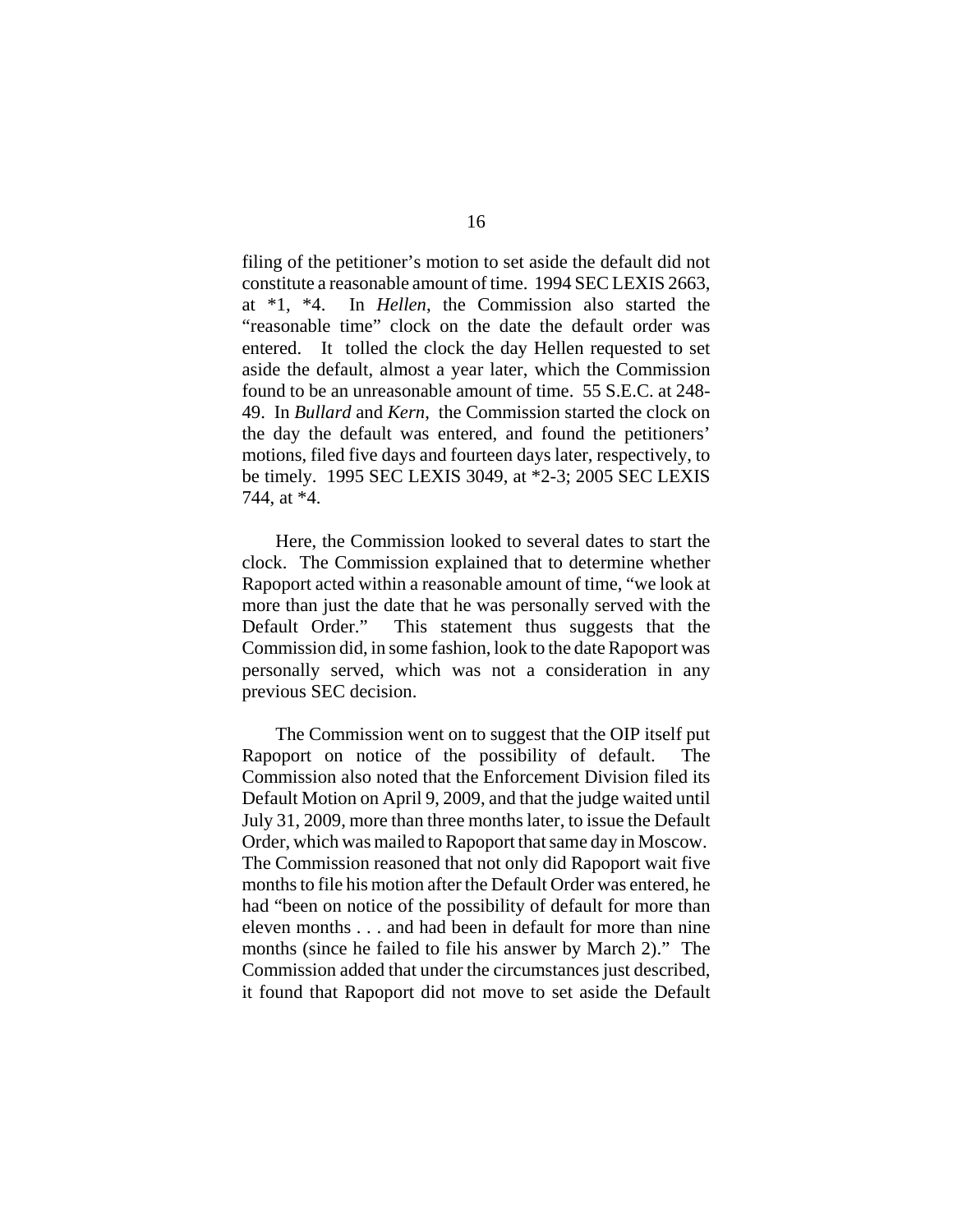Order within a reasonable time "when he filed Motion to Set Aside I two months after he was personally served with the Default Order."

We are not able to discern that the Commission has set forth a principled way in which to determine on what date the "reasonable time" clock starts running. The Commission generally looks to the entry of a default order, but it might also look to the date a petitioner shows up in its branch office to confirm a default, as in *Ainbinder*, or it might look to the date the OIP was served, the date the Enforcement Division filed its motion for default, or the date that a petitioner was personally served with the default order—all of which the Commission cited here—to inform its decision.

The Commission also has not stated with any clarity how it determined the reasonableness of the time by which a petitioner must file a motion to set aside a default. From *Hellen*, we know that a one-year time lapse between the entry of the default order and the petitioner's motion was an unreasonable amount of time on the facts of that case. In *Kern*, it found that fourteen days was reasonable. But the Commission decision before us cites the eleven months that elapsed since the filing of the OIP, the nine months Rapoport actually was in default, the five months from the entry of the Default Order, and the two months that elapsed after Rapoport was personally served as possible unreasonable amounts of time. Although agencies have flexibility in interpreting their own rules, their interpretations must not be "vague and indecisive." *See Chenery Corp.*, 332 U.S. at 197. As we have stated before, "We cannot defer to what we cannot perceive." *Int'l Longshoreman's Ass'n v. Nat'l Mediation Bd.*, 870 F.2d 733, 736 (D.C. Cir. 1989). The Commission has left "vague and indecisive" the date that starts the "reasonable time" clock, as well as the amount of time considered reasonable.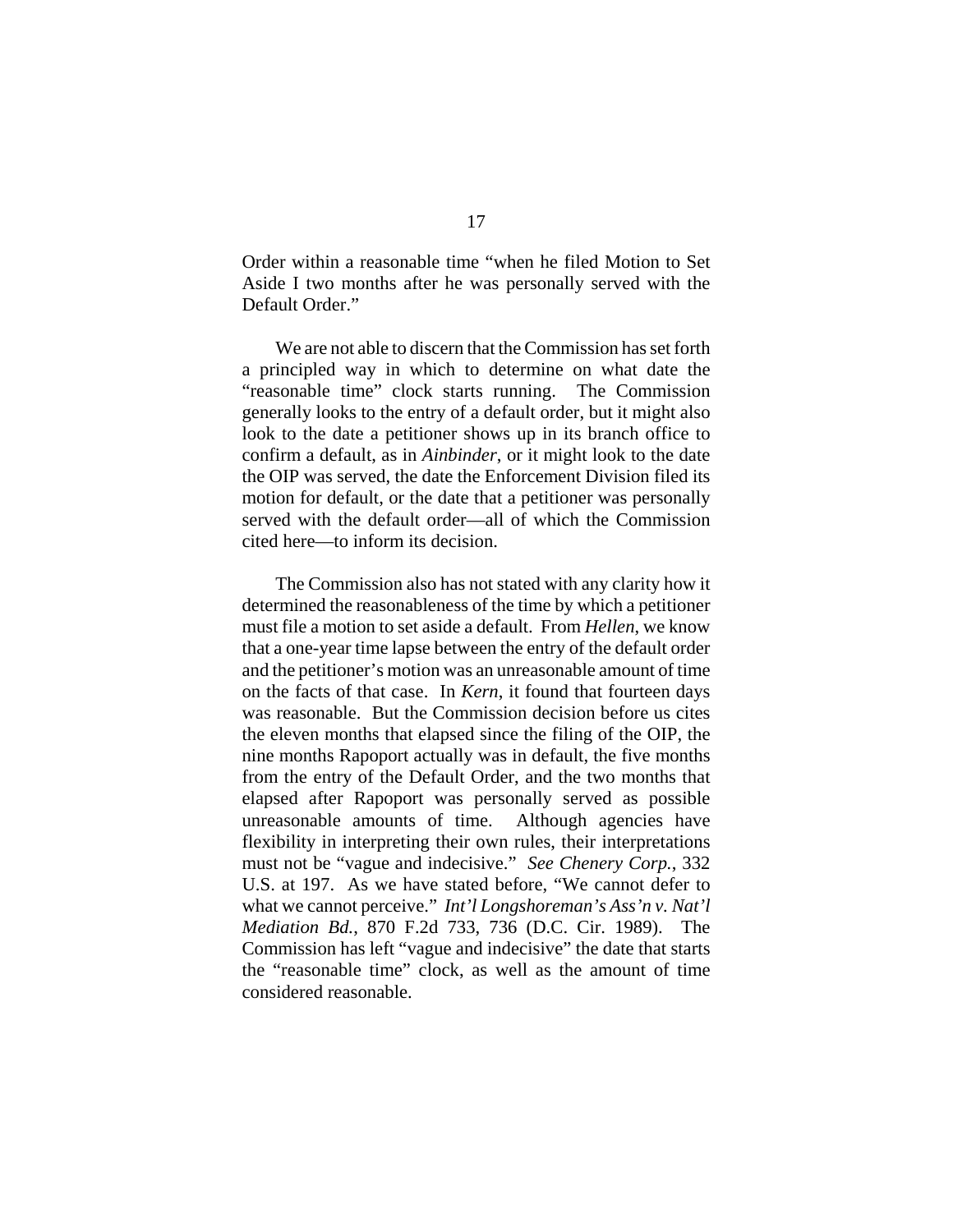#### **IV. Sanctions**

As an alternative argument, Rapoport has requested that we vacate the sanctions imposed on him by the Commission. In considering its further disposition of Rapoport's motion after our remand, we suggest that the Commission should give careful review to the law judge's analysis in the Default Order, which the Commission apparently relied upon in its earlier disposition. That analysis was inaccurate as well as inadequate to support the maximum second-tier civil penalties, even given our extraordinarily deferential review of SEC sanctions. *See Butz v. Glover Livestock Comm'n Co.*, 411 U.S. 182, 185-86 (1973) (SEC sanctions are not to be disturbed unless they are "unwarranted in law or . . . without justification in fact.").

The law judge's reasoning was inaccurate because he applied a faulty formula to calculate the penalties. Under 15 U.S.C. § 78u-2(a), the Commission may assess civil monetary penalties against any person the Commission finds has "willfully violated" various securities regulations.If the violation "involved fraud, deceit, manipulation, or deliberate or reckless disregard of a regulatory requirement," the Commission may impose "second tier" penalties. The Commission periodically adjusts the maximum penalty amounts. From 2001 to February 15, 2005, the maximum penalty per violative act or omission was \$60,000. 17 C.F.R. § 201.1002. From February 15, 2005, to the conclusion of the relevant events alleged in the OIP in 2007, the maximum amount was increased to \$65,000 for each violation. 17 C.F.R. § 201.1003.

In the Default Order, the ALJ explained that the Division's OIP "gives no indication as to the number of violations it believes CI-New York, Rapoport, and [Rapoport's colleague] Yenin committed in the course of the improper solicitation of U.S. investors, occurring over the course of five years."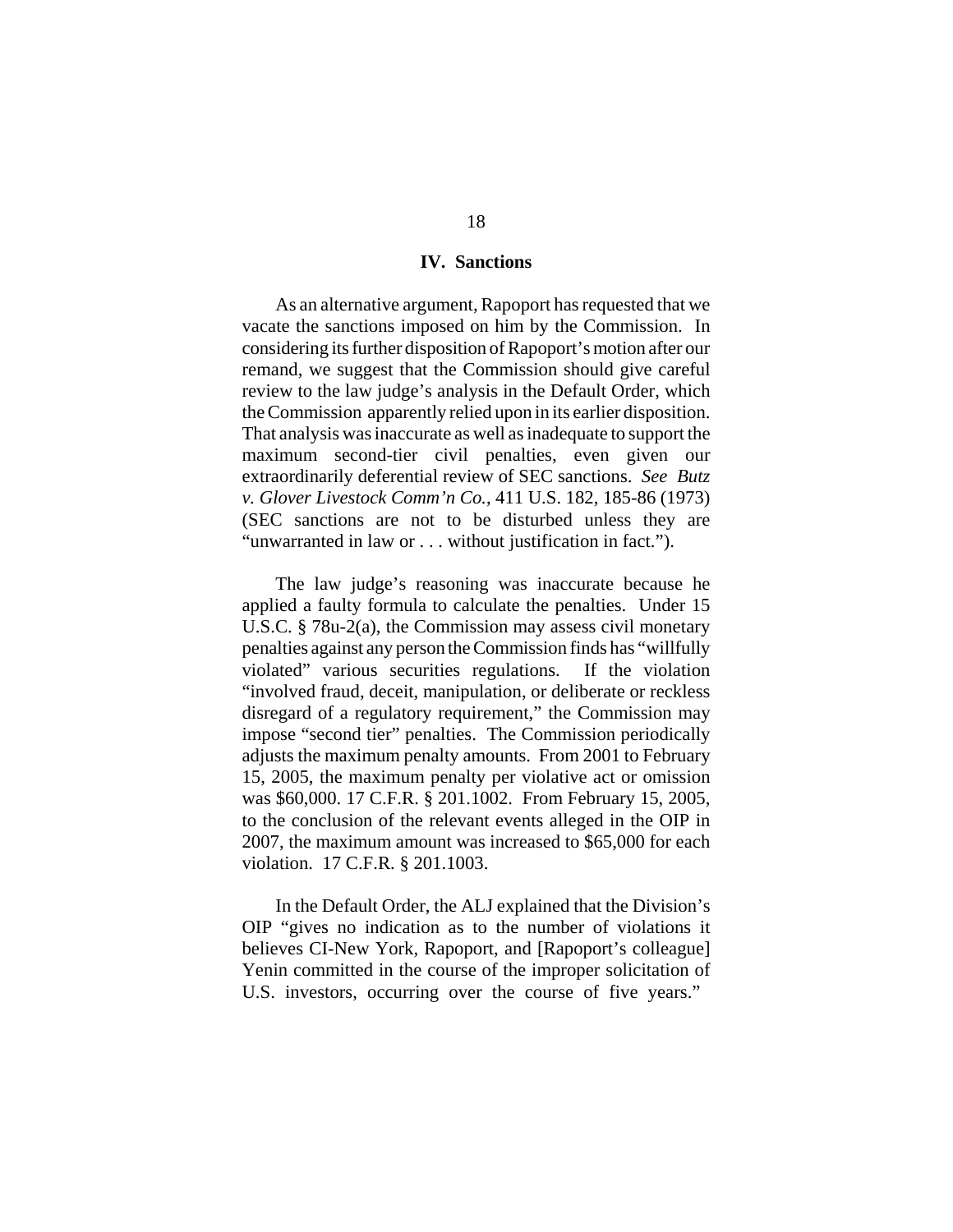Therefore, the ALJ reasoned, "it is necessary to determine how to appropriately parse up the violations committed by CI-New York, Rapoport, and Yenin; whether to treat the entire course of conduct as a single act or as a series of acts, as to which multiple penalties would be appropriate."

Having said that, the ALJ did not undertake any such parsing. Immediately after stating that parsing needed to be done, he wrote: "In this case, the actions of the defaulting Respondents demonstrate deliberate or reckless disregard of regulatory requirements. Accordingly, it is appropriate that each of the defaulting Respondents shall pay a second-tier penalty." He imposed the maximum penalty on each respondent five times—once for each year the alleged solicitations occurred.

In his order denying Rapoport's Motion to Set Aside the Default Order, the ALJ confirmed that the original Default Order provides "that the civil penalty was to be calculated to reflect the assessment of maximum second-tier penalties of \$60,000 each year for conduct that occurred in 2003 and 2004 and \$65,000 each year for 2005, 2006, and 2007," resulting in a sanction of \$315,000.

These calculations do not follow the formula set by the statute. To impose second-tier penalties, the Commission must determine how many violations occurred and how many violations are attributable to each person, as the statute instructs.

Further, to impose second-tier penalties at all (much less the maximum penalty), the Commission must find that Rapoport "willfully" violated Exchange Act Section 15(a) and that he did so with "deliberate or reckless disregard" of the registration requirements. *See* 15 U.S.C. § 78u-2(a). The only statements in the OIP that support the second-tier penalties are several conclusory allegations that Rapoport "willfully violated Section